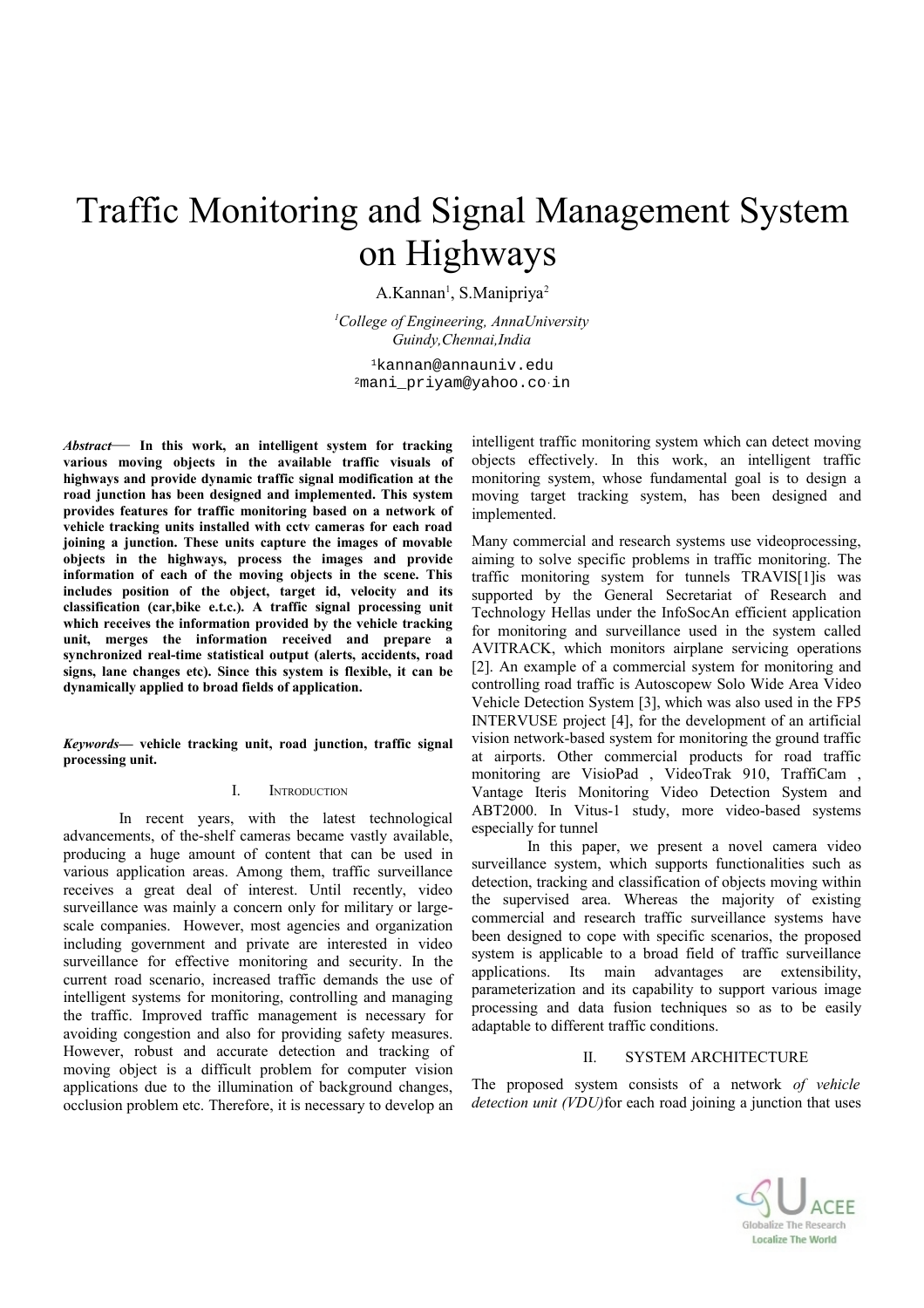a video sensor to capture images, detect the foreground objects within the region of interest and provide results to the *traffic signal processing unit(TSPU).* The TSPU is responsible for providing signals for each road in the junction and collecting statistical information about the scene and alerts during specific situation are detected. The system architecture is illustrated in Fig.1



Fig. 1 The Architecture of the Proposed System.

The video sensors are standard CCTV cameras, not necessarily of high resolution, equipped with a casing appropriate for outdoor use and telephoto lenses for observation from a large distance. We also consider that they are static with fixed field of view and pre-calibrated using a procedure that is briefly summarized in the following section.

#### III. VEIHCLE DETECTION UNIT

Detecting changes in image sequence of the same scene is of significant interest due to increased traffic congestion. Traffic surveillance is among the important applications, which require reliable detection of changes in the scene. There are several different approaches for such a detection problem. The VDU automatically deals with background changes. It detects the moving object in the scene irrespective of day or night

Each VDU obtains frames of the region of interest from a fixed cctv camera. This region of interest includes a part of the road from a distant view a few meters before the junction. Each Vehicle detection unit consists of the following modules:

## *A. Background Extraction*

Each pixel is represented by its maximum intensity value, minimum intensity value and intensity difference values between pixel in consecutive frame. The limitation of such a model is its susceptibility to illumination changes. By Yi wang et al [8], for each frame of the video sequence (referred

to as current image), the difference between the current image and the current background is given as the difference image. The difference image is thresholded to give a binary object mask. The object mask is a binary image such that all pixels that correspond to foreground objects has the value 1, and all the other pixels are set to value 0.

The moving connected objects alone are identified from this method of background estimation as shown in Fig.2

#### *B. Foreground Estimation*

The entire connected component obtained from background extraction in the previous section is labelled to identify the individual foreground objects. This labelling is a tedious task as only those objects of importance alone have to be identified and labelled. Objects are labelled by finding the centroid for the object of interest in each frame. The small structures are removed in order to focus on the moving objects.

#### *C. Feature Extraction*

Specifically, 9 features are extracted from foreground objects of the previous section like height width etc., these feature are threshold in order to overcome exceptions.

## *D. Classification*

A set of classes of moving objects (e.g. "person", "car" etc) using the feature attributes is initially defined for each application. Then, each object is classified by calculating its membership to each class.

The classification based on the vehicle detection unit when compared with that of manual estimation



Fig.2 The result of vehicle detection unit.

### IV. TRAFFIC SIGNAL PROCESSING UNIT

Measuring traffic movements of vehicles for junction signal such as number of vehicles is very important for the analysis of cross section traffic conditions and adjusting traffic signals. Various parameters are identified for monitoring the signals across the junction. Previous research work for the traffic

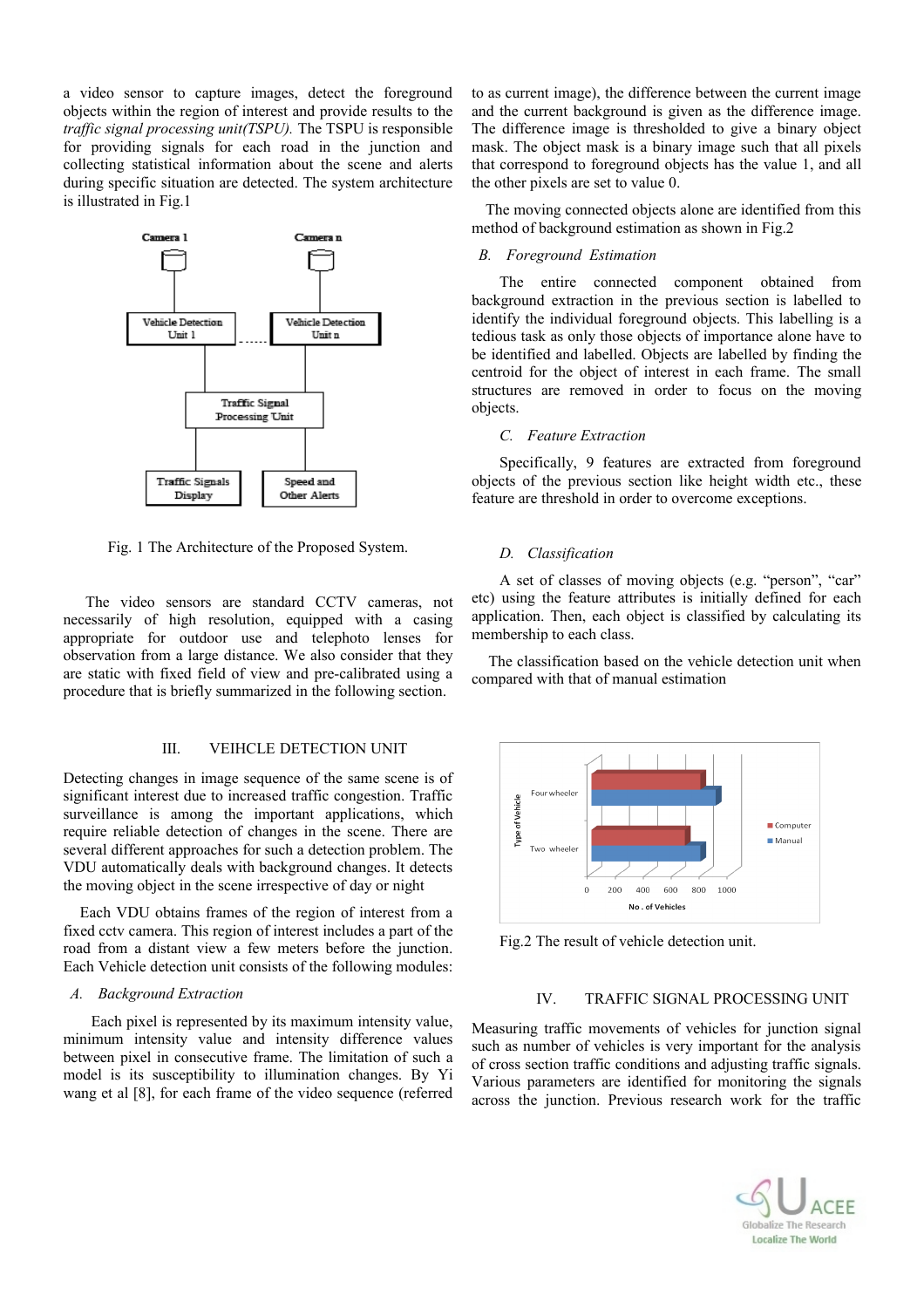signal modification parameter is based on a full-frame approach, which requires more computing power and, thus, is not suitable for real-time applications.

# *A. Vehicle Count Calculation*

We use a method for counting vehicles at the key regions before the junctions by using the results obtained from vehicle detection unit. To count the number of vehicles passing the region of interest, a status vector is created. In this manner, for each frame, if a vehicle is detected in the visual, a "one" is stored at the status vector; otherwise, a "zero" is stored at the status vector. The group of one's corresponds to a vehicle, and a group of zeros corresponds to the distance between two vehicles. A one alone could be considered as a motorcycle or a fast moving car. This method is used to automatically and simultaneously compute the count for all the roads joining the junction.

## *B. Speed Limit Observation*

To measure the speed, the time between the passages of vehicles in the frames is detected. The distances between the frames are fixed. Therefore, by the methods of TMJ[9]after computing the status vector for frames, the information about the number of frames  $(F_n)$  it takes for the passage of each vehicle until it enters and leaves the region of interest is recorded. This information is used to compute the speed of vehicles as shown in (1).

$$
V(speed) = \frac{D \times F}{F_n} \tag{1}
$$

where

D - Physical distance between of region of interest;

F - Frame rate;

 $F_n$  - Number of frames taken for the passage of the vehicle;

The result is calculated simultaneously for all the roads to the junction and compared with the threshold to provide alerts.

#### *C. Signal Updating Section*

Let n be the number of roads joining the junction hence n set of signals. Based on the various parameter encountered in the previous section the signal is modified. In order to provide signal to the  $1<sup>st</sup>$  and  $n<sup>th</sup>$  road signal is made default. The algorithm makes sure that all the roads get their time for green signal without much time to wait.

The execution times for each section of this unit is shown in the Fig.3



Fig. 3 Execution times in TSPU modules

# V. EXPERIMENTAL RESULTS

Preliminary results of the system have been obtained using as input a stereo traffic monitoring sequence. Original images are shown in Fig. 4(a-b) and the estimated background maps are presented in Figures 4(c-d) respectively.



traffic video 2(c) Snapshot after background estimation (d) Snapshot after background estimation

The Fig.5 provides the overall picture of final result that has been developed for signal modification for road junction.